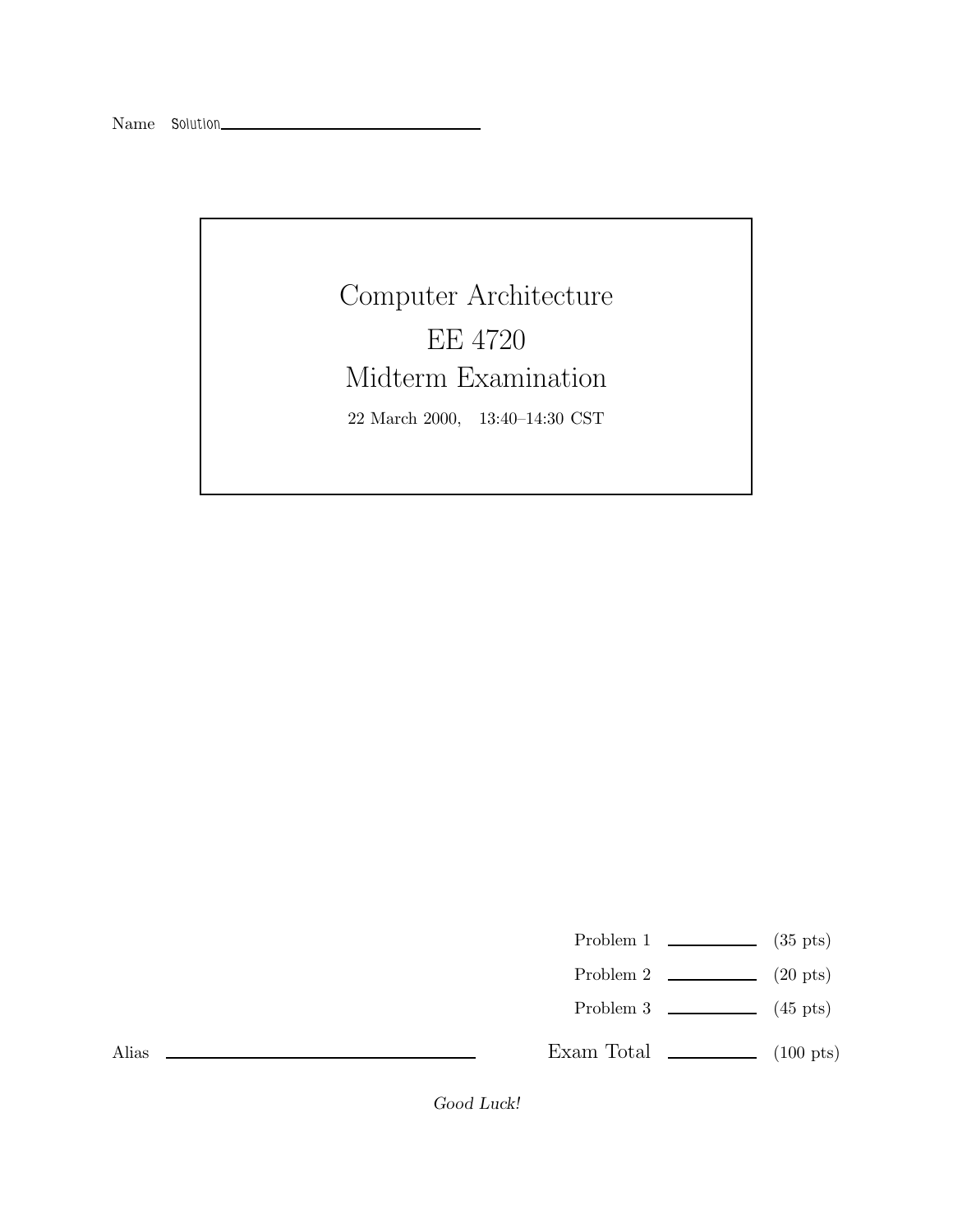Problem 1: The DLX implementation below has six stages. (The work done by ID is now done by ID and RR.)



(a) The execution of some code on this pipeline is shown below. Add *exactly* the bypass paths needed so that the code executes as illustrated. Next to each bypass path indicate the cycle(s) in which it will be used. (Do not add bypass paths that won't be used in the execution of the code below.) (10 pts)

| ! Cycle 0 1 2 3 4 5 6 7 8           |  |  |  |                   |  |                   |  |
|-------------------------------------|--|--|--|-------------------|--|-------------------|--|
| add r1, r2, r3 IF ID RR EX ME WB    |  |  |  |                   |  |                   |  |
| $1w$ r5, $10(r1)$ IF ID RR EX ME WB |  |  |  |                   |  |                   |  |
| $xor$ $r4, r1, r2$                  |  |  |  | IF ID RR EX ME WB |  |                   |  |
| and $r6$ , $r5$ , $r4$              |  |  |  |                   |  | IF ID RR EX ME WB |  |

*The changes are shown in the diagram above in* **blue bold.**

(b) Show the execution of the code below on this pipeline until bneq reaches IF a second time. The branch is taken. Be sure to base the CTI behavior on the hardware shown above. Show where instructions are squashed. (10 pts)

*The RR stage adds a cycle of branch penalty, but one cycle is saved, compared to the original pipelined DLX implementation, because the ALU output, rather than the* EX/MEM.ALU *latch, is fed back to the* PC *multiplexor.*

```
LOOP:
! Solution.
! Cycle 012345678
bneq r1, SKIP IF ID RR EX ME WB IF
add r2, r3, r4 IF ID RRx
sub r5, r6, r7 IF IDx
and r8, r9, r10 IFx
or r11, r12, r13
SKIP:
j LOOP TF ID RR EX ME
add r2, r3, r4 IF ID RRx
sub r5, r6, r7 IF IDx
and r8, r9, r10 IFx
or r11, r12, r13
```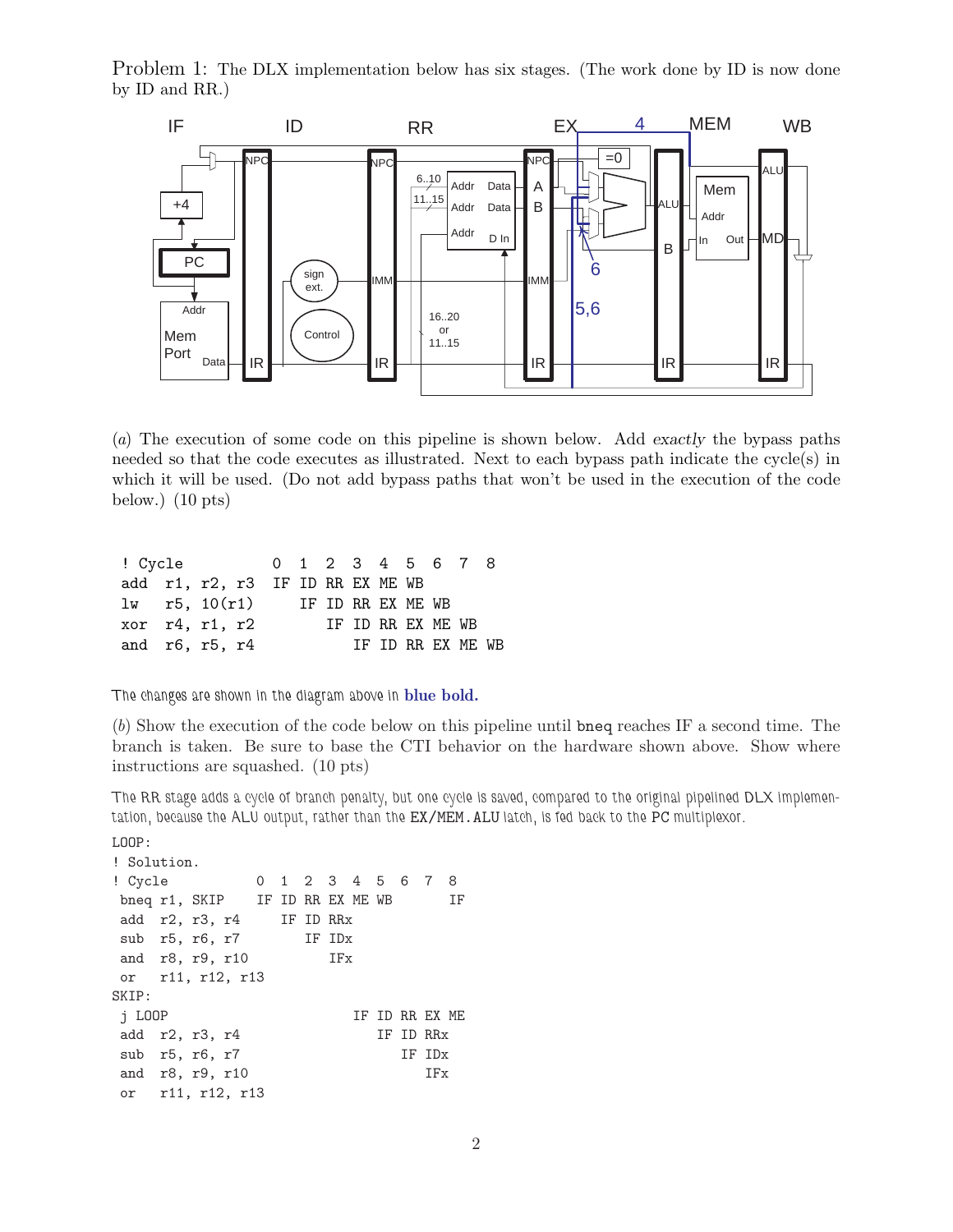Problem 1, continued: The figure and code below are identical to the ones on the previous page.

(c) Add branch and jump hardware so that the code executes as quickly as possible. Additional adders can be used, the fewer the better. Branches and jumps can be handled separately. The register file cannot be moved or duplicated and cannot be read before the RR stage. (Jumps and branches both use displacement addressing. In branches the displacement is in bits 16 to 31 and in jumps the displacement is in bits 6 to 31.) Do not show control hardware. (10 pts)

*Solution to be added by May 2000.*



(d) Show how the code below executes on the modified pipeline. As before, show execution until bneq enters IF a second time. (5 pts)

LOOP: ! Solution. ! Cycle 012345678 bneq r1, SKIP IF ID RR EX ME WB IF ID RR EX add r2, r3, r4 IF IDx sub r5, r6, r7 IFx and r8, r9, r10 or r11, r12, r13 SKIP: j LOOP **IF ID RR EX ME WB** add r2, r3, r4 IFx sub r5, r6, r7 and r8, r9, r10 or r11, r12, r13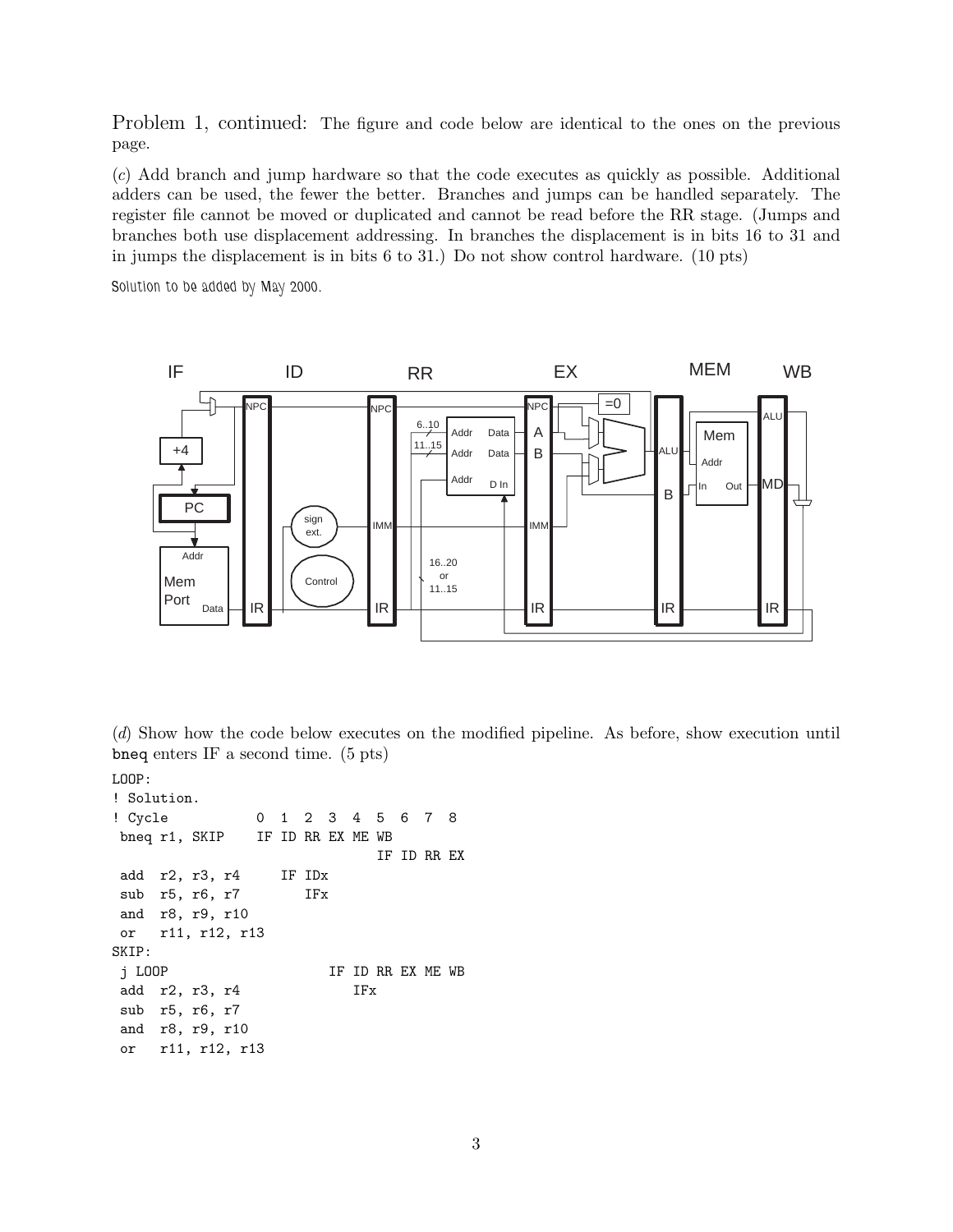Problem 2: The code below executes on a dynamically scheduled processor that uses reorder buffer entry numbers to name registers. There are 128 reorder buffer entries, the next free entry is  $\#1$ .

(a) Show when each instruction commits and show the contents of the register map, register file and reorder buffers using the space provided. Show only the instruction line numbers ( <sup>A</sup>, <sup>B</sup>, <sup>C</sup>, <sup>D</sup>) in the reorder buffer. Indicate cycle numbers above the reorder buffer. (10 pts)

| Pipeline Execution Diagram   |                     |                     |            |                     |                            |                            |               |                        |                        |                         |                        |               |        |                |        |             |        |
|------------------------------|---------------------|---------------------|------------|---------------------|----------------------------|----------------------------|---------------|------------------------|------------------------|-------------------------|------------------------|---------------|--------|----------------|--------|-------------|--------|
| Cycle                        | $\boldsymbol{0}$    | $\mathbf{1}$        | $\sqrt{2}$ | $\sqrt{3}$          | $\overline{4}$             | $5\,$                      | $6\,$         | $\overline{7}$         | $8\,$                  | $\boldsymbol{9}$        | $10\,$                 | $11\,$        | $12\,$ | $13\,$         | $14\,$ | 15          | $16\,$ |
| A:addd $f0$ , $f2$ , $f0$    | $\operatorname{IF}$ | ID                  | A0         | A1                  | $\mathtt{A}2$              | A3                         | WC            |                        |                        |                         |                        |               |        |                |        |             |        |
| B:addd f6, f0, f6            |                     | $\operatorname{IF}$ | ID         | $\mathbf{RS}$       | $\mathop{\rm RS}\nolimits$ | $\mathbf{RS}$              | A0            | A1                     | A2                     | A3                      | $\mathsf{W}\mathsf{C}$ |               |        |                |        |             |        |
| C: addd f0, f0, f6           |                     |                     | $\rm IF$   | ID                  | $\mathop{\rm RS}\nolimits$ | $\mathop{\rm RS}\nolimits$ | $\mathbf{RS}$ | $\mathbb{R}\mathbb{S}$ | $\mathbb{R}\mathbb{S}$ | $\mathbb{R}\mathcal{S}$ | $\rm{A}O$              | $\mathtt{A1}$ | A2     | A <sub>3</sub> | WC     |             |        |
| D:addd f6, f2, f8            |                     |                     |            | $\operatorname{IF}$ | ID                         | A0                         | A1            | A2                     | A3                     | WB                      |                        |               |        |                |        | $\mathsf C$ |        |
| Register Map                 |                     |                     |            |                     |                            |                            |               |                        |                        |                         |                        |               |        |                |        |             |        |
| Cycle:                       | $\overline{0}$      | $\mathbf{1}$        | $\sqrt{2}$ | $\overline{3}$      | $\overline{4}$             | $\bf 5$                    | $6\,$         | $\,7$                  | $8\,$                  | $\boldsymbol{9}$        | $10\,$                 | $11\,$        | $12\,$ | $13\,$         | $14\,$ | 15          | $16\,$ |
| Arch. Reg.<br>Val. or $ROB#$ |                     |                     |            |                     |                            |                            |               |                        |                        |                         |                        |               |        |                |        |             |        |
| $\mathtt{f0}$                | 10                  | #1                  |            | #3                  |                            |                            |               |                        |                        |                         |                        |               |        |                | 120    |             |        |
| $\mathtt{f}2$                | 20                  |                     |            |                     |                            |                            |               |                        |                        |                         |                        |               |        |                |        |             |        |
| $\mathtt{f6}$                | 60                  |                     | #2         |                     | #4                         |                            |               |                        |                        | 100                     |                        |               |        |                |        |             |        |
| $\mathtt{f}8$                | 80                  |                     |            |                     |                            |                            |               |                        |                        |                         |                        |               |        |                |        |             |        |
|                              |                     |                     |            |                     |                            |                            |               | Register File          |                        |                         |                        |               |        |                |        |             |        |
| Cycle:                       | $\overline{0}$      | $\mathbf{1}$        | $\sqrt{2}$ | $\overline{3}$      | $\overline{4}$             | $\bf 5$                    | $6\,$         | $\,7$                  | $8\,$                  | $\boldsymbol{9}$        | $10\,$                 | $11\,$        | $12\,$ | $13\,$         | 14     | $15\,$      | $16\,$ |
| Arch. Reg.                   | Val.                |                     |            |                     |                            |                            |               |                        |                        |                         |                        |               |        |                |        |             |        |
| $\mathtt{f0}$                | 10                  |                     |            |                     |                            |                            | $30\,$        |                        |                        |                         |                        |               |        |                | 120    |             |        |
| $\mathtt{f}2$                | 20                  |                     |            |                     |                            |                            |               |                        |                        |                         |                        |               |        |                |        |             |        |
| $\mathtt{f6}$                | 60                  |                     |            |                     |                            |                            |               |                        |                        |                         | 90                     |               |        |                |        | 100         |        |
| $^{\rm f8}$                  | 80                  |                     |            |                     |                            |                            |               |                        |                        |                         |                        |               |        |                |        |             |        |
| Cycle:                       |                     |                     |            |                     |                            |                            |               |                        |                        |                         |                        |               |        |                |        |             |        |
| Reorder buffer:              |                     |                     |            |                     |                            |                            | 4             |                        |                        |                         |                        |               |        |                |        |             |        |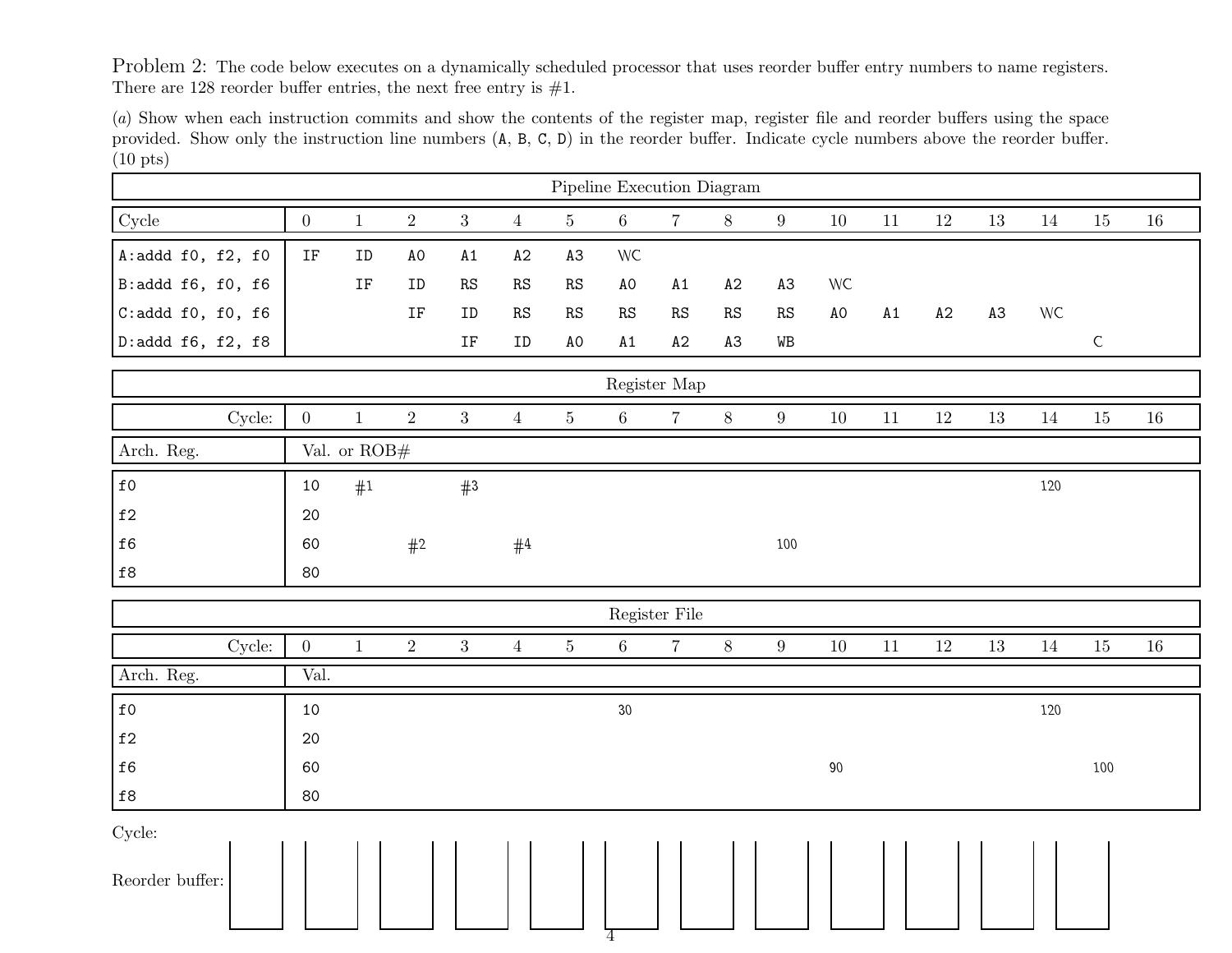Problem 2, continued: (b) The code below is identical to the code above, however the second add instruction raises an exception in cycle 9 (indicated by a star). Complete the pipeline execution diagram and other tables for this situation for the instructions shown.<br>(Do not show the trap handler.) Show the contents of the reorder buffers after each cha

| Pipeline Execution Diagram    |                     |                     |                     |                        |                            |                            |                        |                |               |                  |             |        |        |        |        |        |        |
|-------------------------------|---------------------|---------------------|---------------------|------------------------|----------------------------|----------------------------|------------------------|----------------|---------------|------------------|-------------|--------|--------|--------|--------|--------|--------|
| ${\rm Cycle}$                 | $\overline{0}$      | $\mathbf{1}$        | $\sqrt{2}$          | $\overline{3}$         | $\overline{4}$             | $\bf 5$                    | $6\,$                  | $\,7$          | $8\,$         | $\boldsymbol{9}$ | 10          | $11\,$ | $12\,$ | $13\,$ | $14\,$ | $15\,$ | $16\,$ |
| A:addd $f0$ , $f2$ , $f0$     | $\operatorname{IF}$ | ID                  | $\hbox{A}\hbox{O}$  | $\mathtt{A1}$          | $\mathtt{A}2$              | A3                         | WC                     |                |               |                  |             |        |        |        |        |        |        |
| B:addd f6, f0, f6             |                     | $\operatorname{IF}$ | ${\tt ID}$          | $\mathbf{R}\mathbf{S}$ | $\mathbb{R}\mathcal{S}$    | ${\rm RS}$                 | A0                     | A1             | A2            | $*$ A3 $*$ WF    |             |        |        |        |        |        |        |
| C: addd f0, f0, f6            |                     |                     | $\operatorname{IF}$ | ID                     | $\mathop{\rm RS}\nolimits$ | $\mathop{\rm RS}\nolimits$ | $\mathbf{R}\mathbf{S}$ | $\mathbf{RS}$  | $\mathbf{RS}$ | ${\rm RS}$       | A0x         |        |        |        |        |        |        |
| D:addd f6, f2, f8             |                     |                     |                     | $\rm IF$               | ${\tt ID}$                 | $\hbox{\rm AO}$            | A1                     | A2             | A3            | $\mathtt{WB}$    | $\mathsf X$ |        |        |        |        |        |        |
| Register Map                  |                     |                     |                     |                        |                            |                            |                        |                |               |                  |             |        |        |        |        |        |        |
| Cycle:                        | $\mathbf{0}$        | $\mathbf{1}$        | $\overline{2}$      | $\overline{3}$         | $\overline{4}$             | $\bf 5$                    | $6\,$                  | $\,7$          | $8\,$         | $\boldsymbol{9}$ | $10\,$      | $11\,$ | 12     | $13\,$ | 14     | $15\,$ | $16\,$ |
| Val. or $ROB\#$<br>Arch. Reg. |                     |                     |                     |                        |                            |                            |                        |                |               |                  |             |        |        |        |        |        |        |
| $\mathtt{f0}$                 | $10\,$              | #1                  |                     | #3                     |                            |                            |                        |                |               |                  | $30\,$      |        |        |        |        |        |        |
| $\mathtt{f2}$                 | 20                  |                     |                     |                        |                            |                            |                        |                |               |                  |             |        |        |        |        |        |        |
| $\mathtt{f6}$                 | 60                  |                     | #2                  |                        | #4                         |                            |                        |                |               | 100              | $60\,$      |        |        |        |        |        |        |
| $\mathtt{f}8$                 | 80                  |                     |                     |                        |                            |                            |                        |                |               |                  |             |        |        |        |        |        |        |
|                               |                     |                     |                     |                        |                            |                            |                        | Register File  |               |                  |             |        |        |        |        |        |        |
| Cycle:                        | $\overline{0}$      | $1\,$               | $\sqrt{2}$          | $\sqrt{3}$             | $\overline{4}$             | $\bf 5$                    | $6\phantom{.}$         | $\overline{7}$ | $8\,$         | $9\,$            | $10\,$      | 11     | $12\,$ | $13\,$ | $14\,$ | $15\,$ | $16\,$ |
| Arch. Reg.                    | Val.                |                     |                     |                        |                            |                            |                        |                |               |                  |             |        |        |        |        |        |        |
| $\mathtt{f0}$                 | $10\,$              |                     |                     |                        |                            |                            | $30\,$                 |                |               |                  |             |        |        |        |        |        |        |
| $\mathtt{f2}$                 | 20                  |                     |                     |                        |                            |                            |                        |                |               |                  |             |        |        |        |        |        |        |
| $\mathtt{f6}$                 | 60                  |                     |                     |                        |                            |                            |                        |                |               |                  |             |        |        |        |        |        |        |
| $\mathtt{f}8$                 | 80                  |                     |                     |                        |                            |                            |                        |                |               |                  |             |        |        |        |        |        |        |
| Cycle:<br>Reorder buffer:     |                     |                     |                     |                        |                            |                            |                        |                |               |                  |             |        |        |        |        |        |        |
|                               |                     |                     |                     |                        |                            |                            |                        |                |               |                  |             |        |        |        |        |        |        |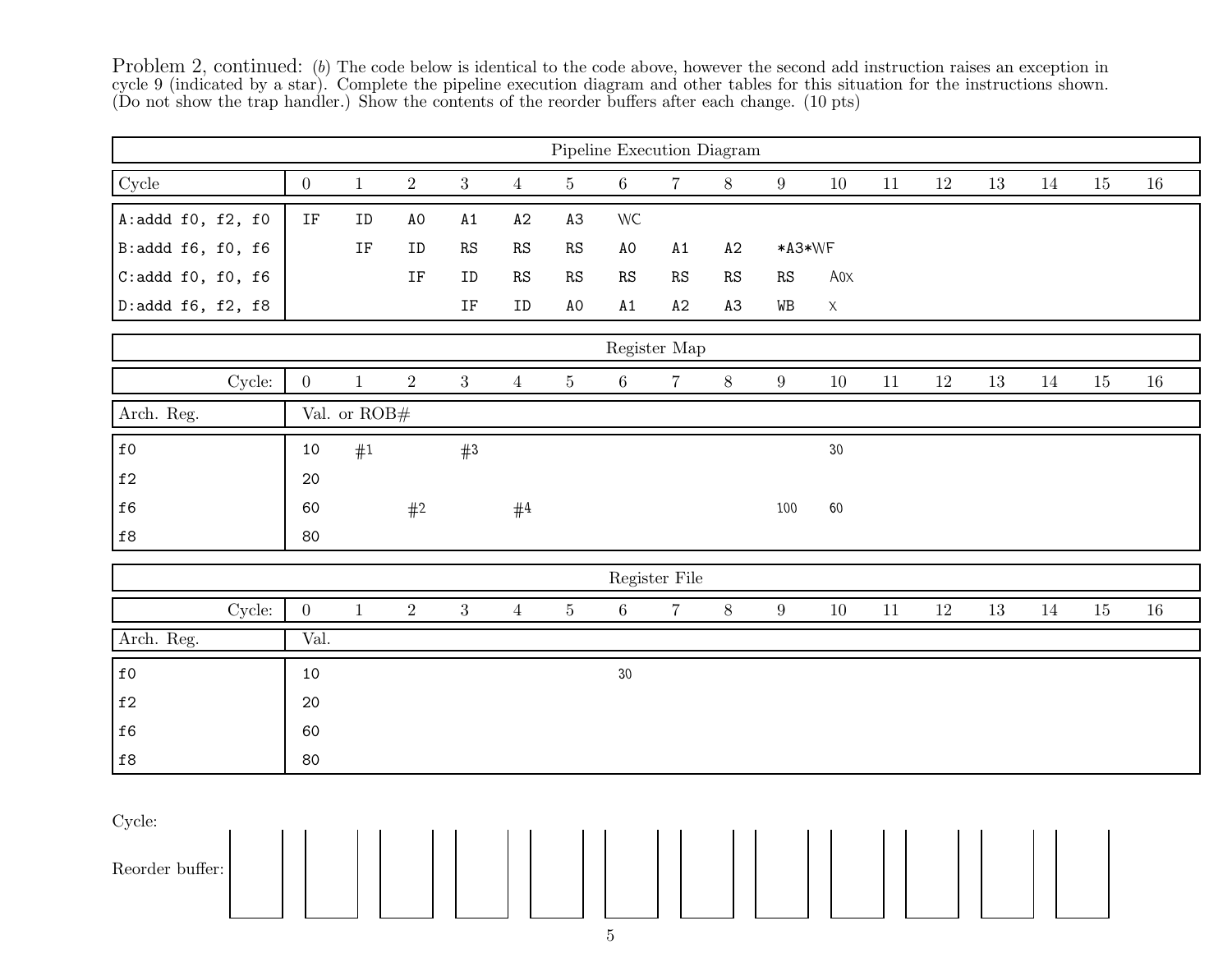Problem 2: Answer each question below.

(a) Why do DLX Type-R instructions have a func field? (7 pts)



*Because there is not enough room in the opcode field to code all DLX instructions. If the* func *field were eliminated and the size of the opcode field were increased Type I and Type J instructions would have to have smaller immediates.*

(b) Would there be any advantage in pipelining the integer ALU used in the statically scheduled DLX implementation? Explain. (7 pts)

*No, since it produces an answer in one cycle. Well, maybe. If functional units in the other stages could be pipelined then the clock frequency could be doubled.*

(c) Why do ISAs include one-byte integers? (What are the advantages of using them when running on typical implementations.) (7 pts)

*They take less space and so are useful for storing large amounts of small numbers. The are* **not** *faster than full-size integers, arithmetic operations on both can be completed in one cycle.*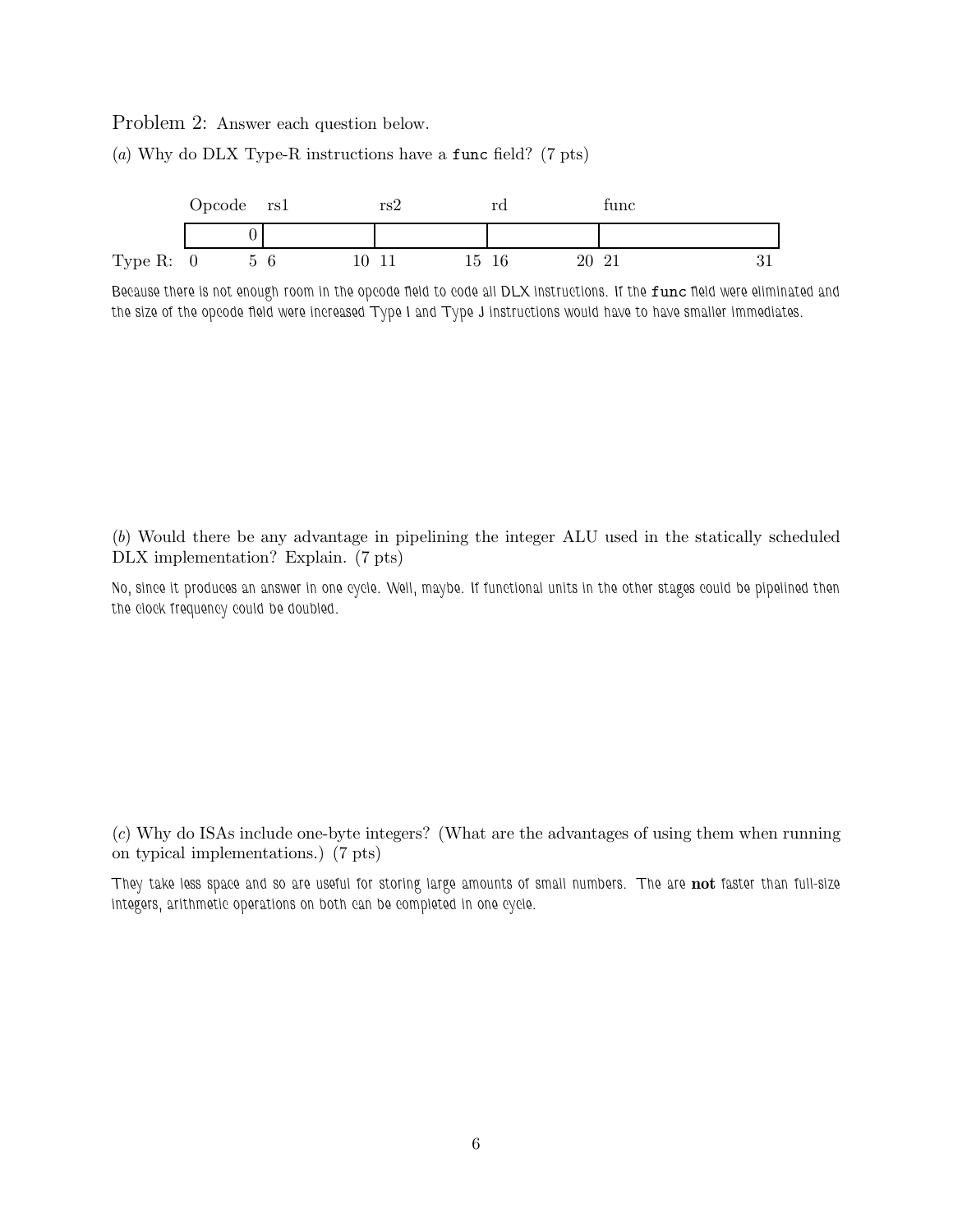(d) The DLX implementations covered in class start reading registers before the instruction is decoded. Why is this possible? Modify the instruction codings so that it is no longer possible. That is, with the modified codings decoding would have to be performed *before* register read (as in problem 1). (8 pts)



The DLX codings are given below for reference and can be used to explain your answer.

*Swap the rd and rs1 fields in the Type R instructions.*